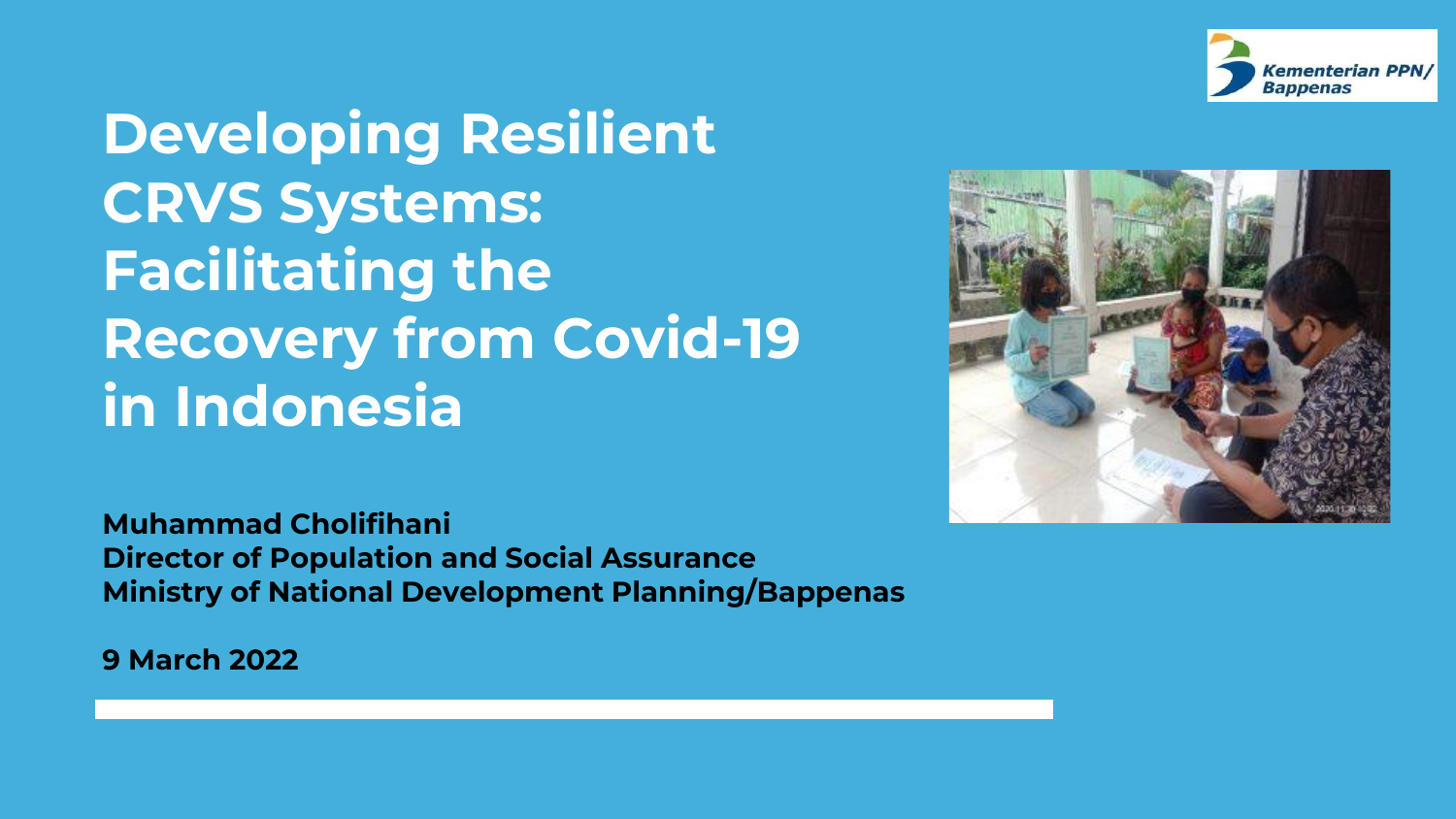## **Indonesia's CRVS National Strategy toward Universal Registration**



**CRVS addressed in the National Medium-Term Development Plan (Presidential Regulation No. 18/2020 on The 2020-2024), i.e. 100% ownership of: ID & Birth Certificate, Marriage & Divorce Certificates, Death Certificate & record of the causes of death.**

**Comprehensive multisectoral CRVS National Strategy was endorsed through Presidential Regulation No. 62/2019.** 

**The National Strategy contains clear targets to be achieved by 2024, partly aligned with the three goals and targets of the Regional Action Framework.** 

**The Natonal Strategy pinpoints supply and demand sides to achieve universal registration:** 

- **The number of registration points and their geographical coverage.**
- **The human resources attributed to civil registration**
- **The simplification of the procedures through innovative approaches**
- **Enhancing stakeholders awareness.**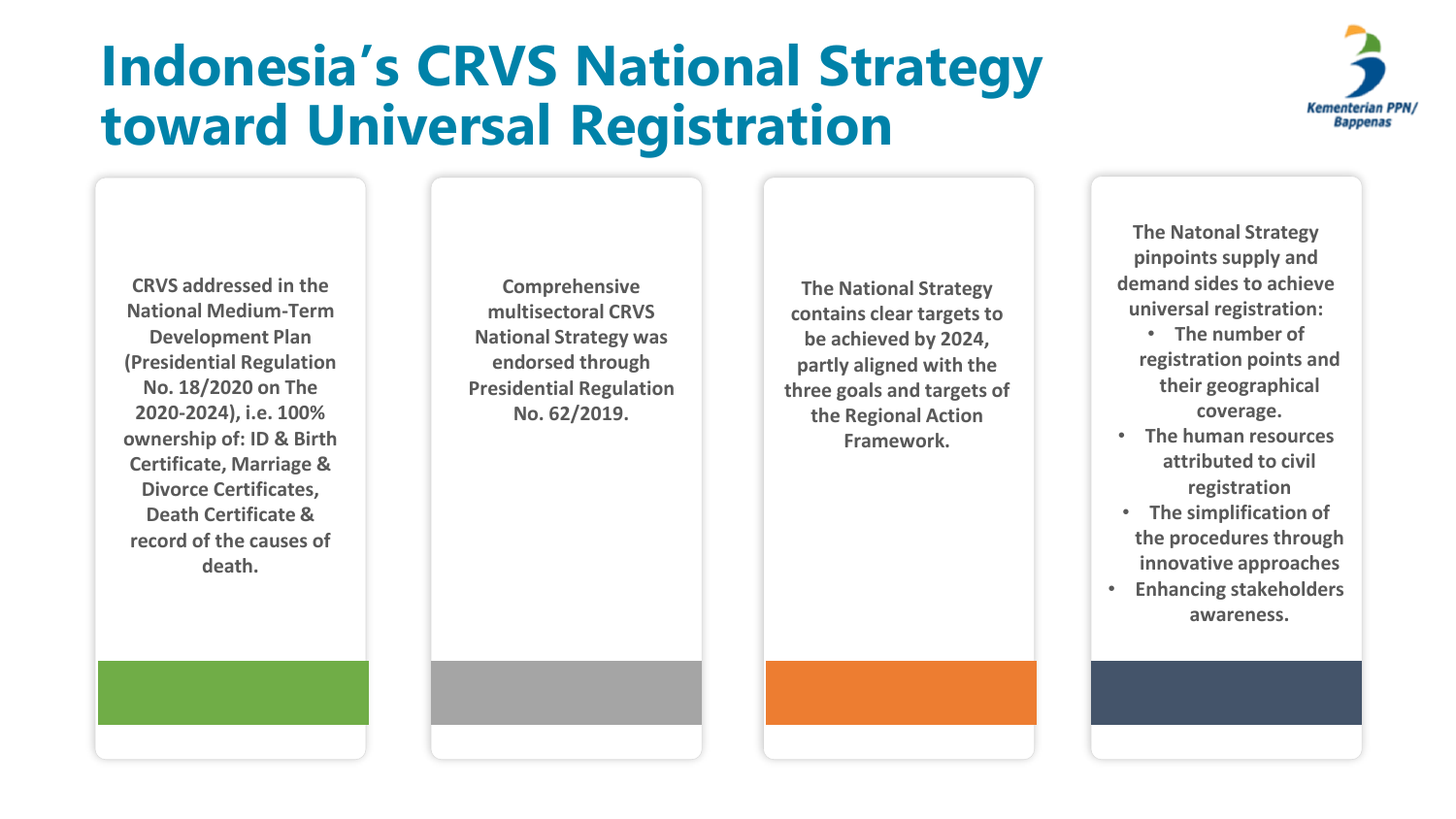### **Progress to date: CRVS National Strategy**

| No.                     | Indicator (%)                                                                                                                         | <b>Target</b><br>2024 | <b>Target</b><br>2020 | <b>Progress 2020</b>                         | <b>Progress</b><br>2021 |  |
|-------------------------|---------------------------------------------------------------------------------------------------------------------------------------|-----------------------|-----------------------|----------------------------------------------|-------------------------|--|
| 1                       | Coverage of NIK (ID number) ownership in children of Indonesian<br>citizens aged 0-5 years.                                           | 99%                   | 90%                   |                                              |                         |  |
| $\overline{2}$          | Coverage of NIK (ID number) ownership in Indonesian citizens aged 0-<br>17 years.                                                     | 99%                   | 95%                   |                                              |                         |  |
| 3 <sup>1</sup>          | Coverage of NIK (ID number) ownership for all Indonesian citizens                                                                     | 99%                   | 98%                   | 99.11%<br>(MOHA)                             | 97.62%%<br>(Semester I) |  |
| $\overline{\mathbf{4}}$ | Coverage of <b>birth certificates</b> for children aged 0-5 years                                                                     | 100%                  | 95%                   |                                              |                         |  |
| 5 <sup>1</sup>          | Coverage of <b>birth certificates</b> ownership for residents aged 0-17 years.                                                        | 100%                  | 90%                   | 93.78%<br>(MOHA)                             | 93.06%<br>(Semester I)  |  |
| $6\phantom{a}$          | Coverage of ownership of marriage books and marriage certificates for<br>all married couples.                                         | 100%                  | <b>Increased</b>      | 39.89%<br>(MOHA Sem. II)                     | (data<br>incomplete)    |  |
| $\overline{7}$          | Coverage of ownership of <b>divorce certificates</b> for all divorced<br>individuals                                                  | 100%                  | <b>Increased</b>      | 43.77%<br>(MOHA Sem. II)                     | (data<br>incomplete)    |  |
| 8                       | The coverage of ownership of a <b>death certificate</b> for all events of death<br>in the past year.                                  | 100%                  | <b>Increased</b>      | 4,665,664<br>people<br>(Semester II<br>2020) | (data<br>incomplete)    |  |
| $\overline{9}$          | Coverage of death events identified as the cause based on the<br>International Classification of Diseases-10 (ICD10) in the past year | 100%                  | <b>Increased</b>      | <b>Some areas have</b><br>implemented        | Kementerian PPN         |  |
|                         | Bappenas                                                                                                                              |                       |                       |                                              |                         |  |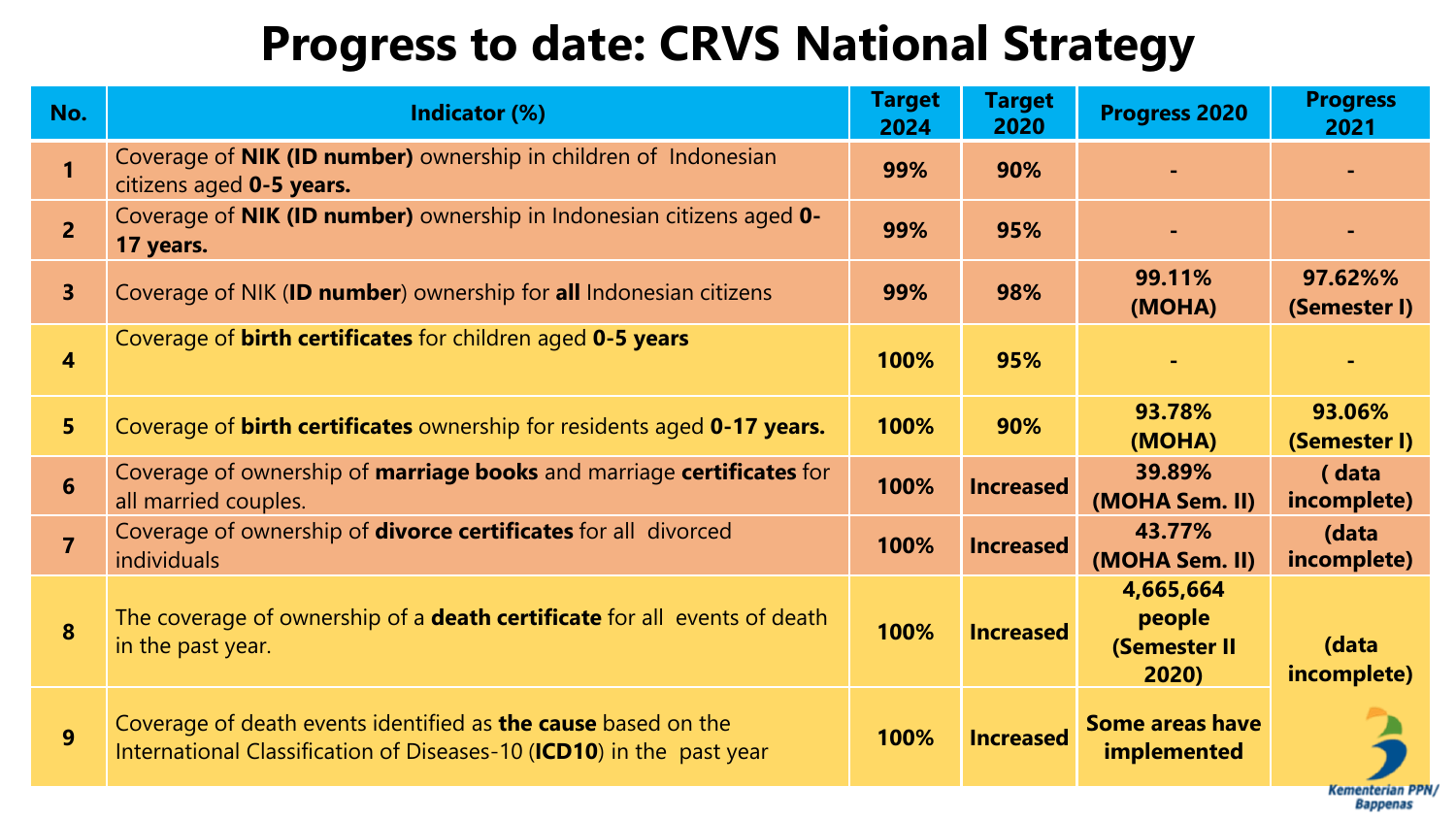#### **Indonesian Regulations during Pandemic**



▪ **Presidential Regulation No. 62/2019: on National Strategy to Accelerate Population Administration to Development of Vital Statistics** ▪ **Government Regulation** 

**No. 40/2019: on Implementation of Law No. 24/2013 on Population Administration**

> **Presidential Regulation No. 18/2020 on The 2020-2024 National Medium-Term Development Plan (100% ownership of ID & Birth Certificate, Marriage Certificate & Divorce Certificate, Death Certificate & record of the causes of death)**

**P a n d e m i c**

 $\bullet$ m. Ε  $\boldsymbol{\omega}$  $\overline{\mathbf{C}}$  $\blacksquare$  $\boldsymbol{\varpi}$  $\mathbf{a}$ 

**2020**

- **Presidential Decree No. 12/2020 on Determination of Non-Natural Disasters of the Spread of Corona Virus Disease 2019 (Covid-19) As A National Disaster**
- **Circular Letter of Director General of Population and Civil Registration, Ministry of Home Affairs, No. 443.1/2978/DUKCAPIL on Population Administration Services and Corona Virus Prevention (Covid-19)**
- **Circular Letter of Secretary General of Ministry of Health No. HK.02.02/III/1524/2021 on Implementation of the 2019 Corona Virus Disease (Covid-19) Vaccination for Vulnerable Communities and People Without ID Number.**
- **2021 Control Corona Virus Disease 2019 (Covid-19)**<br> **2021 Control Corona Virus Disease 2019 (Covid-19)**<br> **2021 Covid-19** ▪ **Ministry of Health Regulation No. 10/2021 on Vaccination Implementation in order to and its amendments.**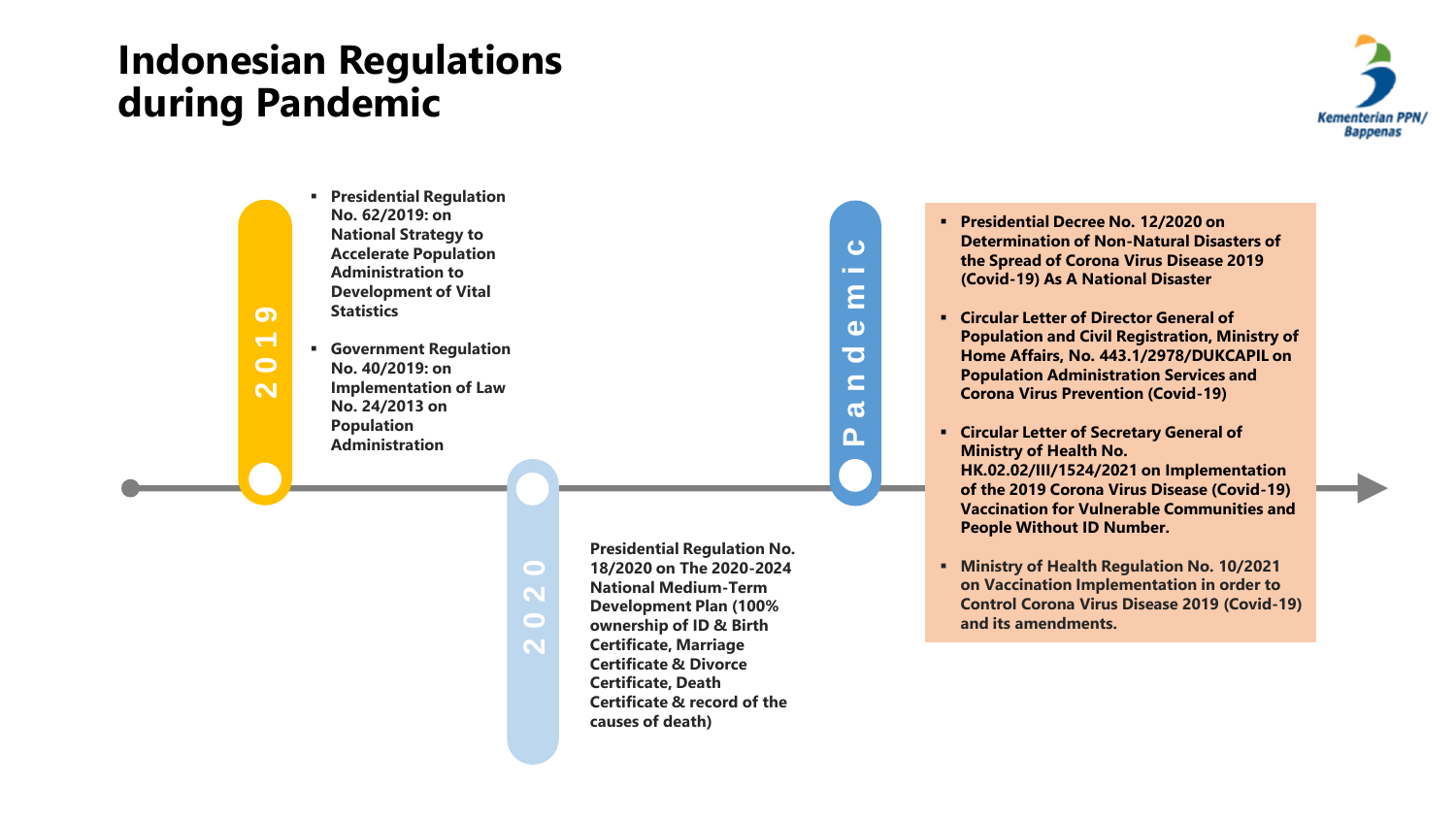#### **Facilitating the Recovery from Covid-19 in Indonesia: Good Practice**





**CRVS data** to **calculate** the number of **vaccine doses needed** and **budget planning** for social assistance.



Integrated data of CRVS for **registration, implementation** of Covid-19 vaccinations, and issuance of digital Covid-19 **vaccine certificates (PCare and PeduliLindungi).**



Integrated data of CRVS to provide **social assistance**  to beneficiary with a verified ID Number.



**Simplified and improved** the Standard of Procedure (SOP) of civil registration.





In some areas, **integrated** civil registration with **primary healthcare services**.



Registration of **birth**, **death**, **still birth** and recording of **causes of death** continue as a **priority,**  however certain registration processes may be temporarily delayed**.**